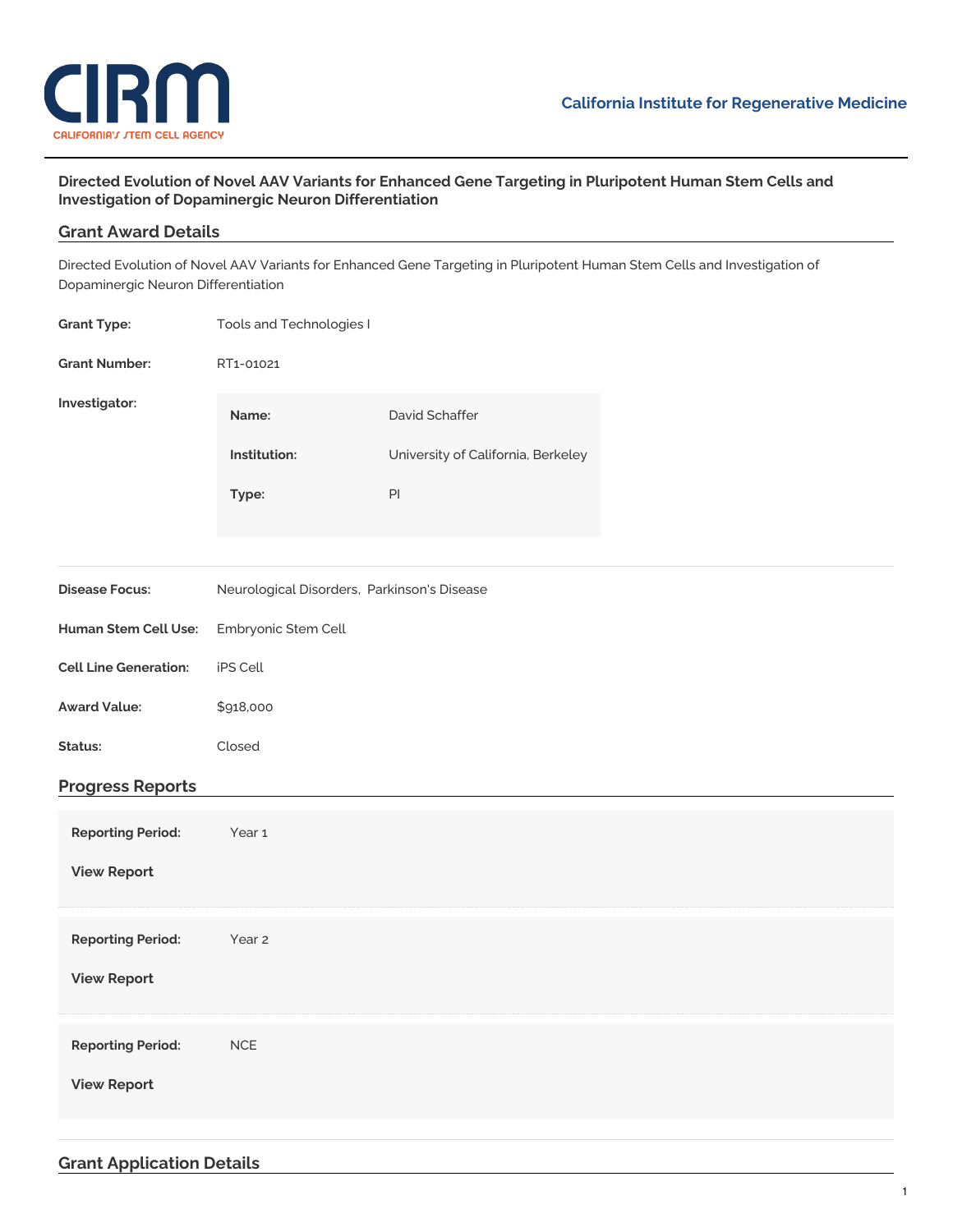**Application Title:** Directed Evolution of Novel AAV Variants for Enhanced Gene Targeting in Pluripotent Human Stem Cells and Investigation of Dopaminergic Neuron Differentiation

**Public Abstract:** Human embryonic stem cells (hESCs) and induced pluripotent stem (iPS) cells have considerable potential as sources of differentiated cells for numerous biomedical applications. The ability to introduce targeted changes into the DNA of these cells – a process known as gene targeting – would have very broad implications. For example, mutations could readily be introduced into genes to study their roles in stem cell propagation and differentiation, to analyze mechanisms of human disease, and to develop disease models to aid in creating new therapies. Unfortunately, gene targeting efficiency in hESCs is very low. To meet this urgent need, we propose to develop new molecular tools and novel technologies for high efficiency gene targeting in hES and iPS cells. Importantly, this approach will be coupled with genome-wide identification and functional analysis of genes involved in the process in dopaminergic neuron development, work with fundamental implications for Parkinson's disease.

> Barriers to targeted genetic modification include the effective delivery of gene targeting constructs into cells and the introduction of defined changes into the genome. We have developed a high throughput approach to engineer novel properties into a highly promising, safe, and clinically relevant gene delivery vehicle. For example, we have engineered variants of this vehicle with highly efficient gene delivery to neural stem cells (NSCs), and the resulting vehicles can mediate efficient gene targeting. We now propose to engineer novel gene delivery and targeting vehicles optimized for use in hESCs and iPS cells. One application of such an improved vector system will be to study the mechanism of ESC differentiation into dopaminergic neurons aided by the key transcription factor Lmx1a. We propose to identify target genes that are regulated by Lmx1a during dopaminergic neuron differentiation using the newly developed technique of ChIP-seq, in combination with RNA expression and bioinformatics analysis. This work will identify essential control genes that drive dopaminergic neuron differentiation. Furthermore, our improved gene delivery and targeting system will be used for overexpressing candidate genes, knocking them down via RNA interference, and knocking in reporter genes to analyze gene expression networks during neuronal differentiation.

> The generation of efficient targeting technologies, in combination with genome wide analysis of gene regulation networks, will provide a general method for identifying and testing key regulatory genes for stem cell self-renewal and differentiation, as well as generating stem cell-based models of human disease. This blend of bioengineering and cell biology therefore has strong potential to create an important new capability for basic and applied stem cell research.